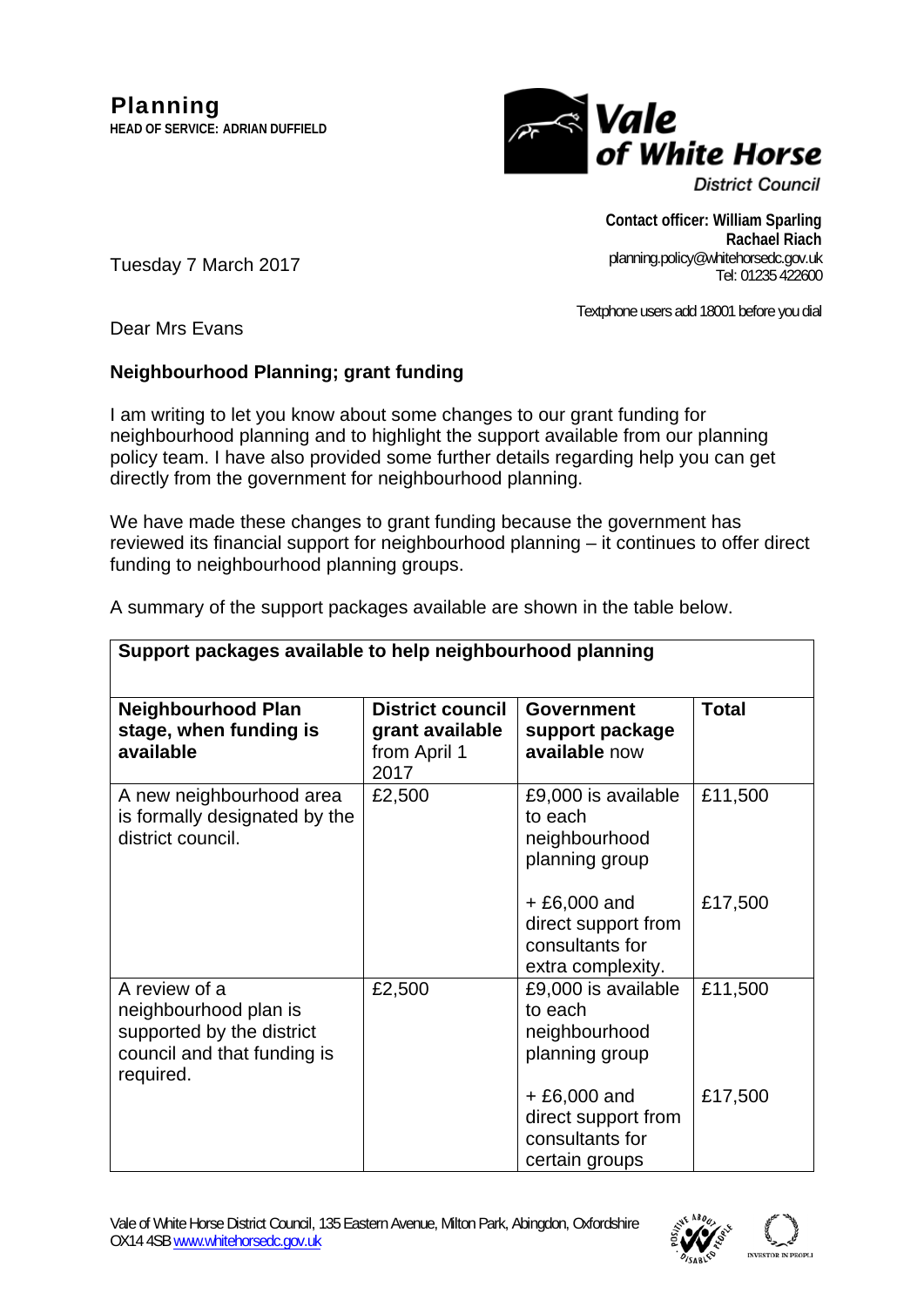### District Council Grant Funding 1 April 2017

If you are preparing or intending to review a neighbourhood plan in the district you can apply for funding from us to support you. This 'start-up' funding is £2,500 per neighbourhood plan.

In each case, to receive the funding we ask for your neighbourhood area to be formally designated and a budget and project plan to be shared with us beforehand. In addition, for those of you reviewing your neighbourhood plan, a short statement as to why you wish to conduct a review will need to be agreed with us first. We are available to work with you to prepare these documents and we will continue to organise and pay for the publicity period when the plan is submitted to us, the independent examination and the referendum.

Please get in touch with the planning policy team (see below) if you have any questions.

### Government support

A Government support package is available directly to neighbourhood planning groups. Grant funding of up to £9,000 is available and in some cases a further £6,000 and technical support is also available. Applications for grants for 2017-2018 can be applied for until 1 October 2017. More details can be found on the 'My Community' website through Locality here: [http://mycommunity.org.uk/funding](http://mycommunity.org.uk/funding-options/neighbourhood-planning/)[options/neighbourhood-planning/](http://mycommunity.org.uk/funding-options/neighbourhood-planning/) 

# Our support

We continue to support neighbourhood planning in the district. Each neighbourhood plan is assigned a lead officer within the planning policy team, who can be used as a key point of contact. There are two dedicated and experienced officers working on neighbourhood plans in the policy team; William Sparling and Rachael Riach.

More details on neighbourhood planning are available on our website: [http://www.whitehorsedc.gov.uk/services-and-advice/planning-and-building/planning](http://www.whitehorsedc.gov.uk/services-and-advice/planning-and-building/planning-policy/neighbourhood-plans)[policy/neighbourhood-plans](http://www.whitehorsedc.gov.uk/services-and-advice/planning-and-building/planning-policy/neighbourhood-plans) 

Please also look out for bulletins on neighbourhood planning from the Planning Policy Team. Bulletins 2, 4 and 5 so far have provided updates on neighbourhood planning: [http://www.whitehorsedc.gov.uk/services-and-advice/planning-and](http://www.whitehorsedc.gov.uk/services-and-advice/planning-and-building/planning-policy/new-local-plan-2031-part-1-strategic-sites)[building/planning-policy/new-local-plan-2031-part-1-strategic-sites](http://www.whitehorsedc.gov.uk/services-and-advice/planning-and-building/planning-policy/new-local-plan-2031-part-1-strategic-sites)

#### Our contact details

If you have any questions, please get in touch with the Planning Policy Team: [planning.policy@whitehorsedc.gov.uk](mailto:planning.policy@whitehorsedc.gov.uk)  01235 422600 (Text phone users add 18001 before you dial) 135 Eastern Avenue, Milton Park, Abingdon, OX14 4SB [www.whitehorsedc.gov.uk](http://www.whitehorsedc.gov.uk/)